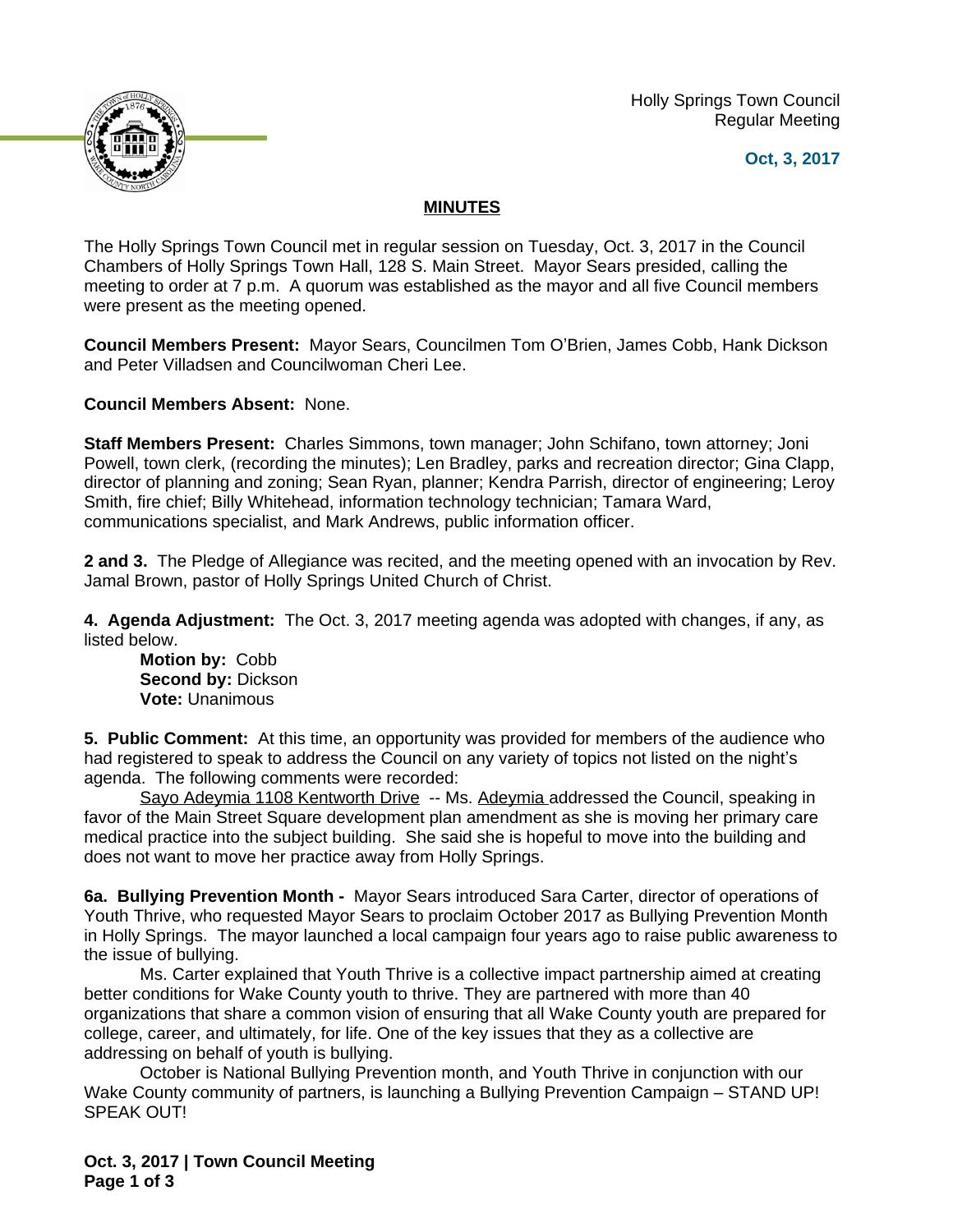According to the National Education Association (NEA), more than 3.2 million students fall victim to a bully every year; approximately 160,000 students miss class every day because they are afraid to confront their bully. In Wake County, bullying was reported by 1 in 5 (19%) of surveyed high school students which closely mirrors national statistics. Every seven minutes, a young person experiences bullying, and 85% of the time, no one steps in. Young people who are bullied can experience a range of negative physical, school, and mental health issues which can persist through adulthood.

Mayor Sears presented a proclamation declaring October as Bullying Prevention Month. **Action:** None.

**6b. Sky Hawks and Wings Over Springs Presentation –** Mr. Doug LeRoy said the Holly Springs Skyhawks appreciate the Holly Springs Parks and Recreation Department for partnering and facilitating the first annual Wings Over Springs on Sept. 2.

As president of the Holly Springs Skyhawks, Mr. LeRoy presented a \$1,000 check to the Holly Springs Parks and Recreation Department for future enhancements at the Holly Springs Remote Control (RC) Flight Field and a \$400 check to Jim Wasley for the Meg's Smile Foundation.

**Action:** The Council approved a motion to accept a donation from the Holly Springs Skyhawks in the amount of \$1,000.

**Motion by:** Cobb **Second by:** Dickson **Vote:** Unanimous

**6c. 2017 Community Planning Month –** Mayor Sears presented to Planning and Zoning staff a proclamation declaring October as Community Planning Month. Ms. Clapp briefed the Council on the goals, objectives and work of the town's Department of Planning and Zoning.

**Action:** None.

**7. Consent Agenda:** The Council approved a motion to approve all items on the Consent Agenda. The motion carried following a motion by Councilman Cobb, a second by Councilman Dickson and a unanimous vote. The following actions were affected:

7a. Minutes – The Council approved the minutes of the Council's regular meeting held Sept. 5, 2017.

7b. Budget Amendment \$20,425 – The Council adopted an amendment to the FY 2017-18 budget in the amount of \$20,425 to accept insurance proceeds and cover costs of hail damage.

7c. Resolution 17-42 - The Council adopted Resolution 17-42 declaring certain personal property surplus to the needs of the town. *A copy of Resolution 17-42 is attached to these minutes.*

**8a. 06-DP-09-A06, Main Street Square Elements C, D, and E** – Mr. Ryan said this agenda item was last presented to the Town Council at the Sept. 5 meeting. The Town Council tabled the item in order to allow the applicant to make modifications to the building elevations. There were concerns raised that the building did not feature enough decorative elements consistent with other buildings in Main Street Square and that the height was not compatible with the building on the other side of Werrington Drive.

The applicant made revisions to the building elevations based on Town Council's discussion. The height of the building was not modified; however, the revisions include variation in building material color (both red and beige tone brick), larger windows along Werrington Drive, additional awnings, a decorative stone banding to indicate the building height level, decorative brick insets, and roofline variation.

The Main Street Square Planned Unit Development (PUD), originally submitted in 2005, was intended to provide an ideal setting for a creative, mixed use development that advanced the principles of traditional neighborhood development. The plan consists of multifamily apartments, condominiums, townhomes, and single-family dwellings, as well as office and retail spaces.

**Oct. 3, 2017 | Town Council Meeting Page 2 of 3**